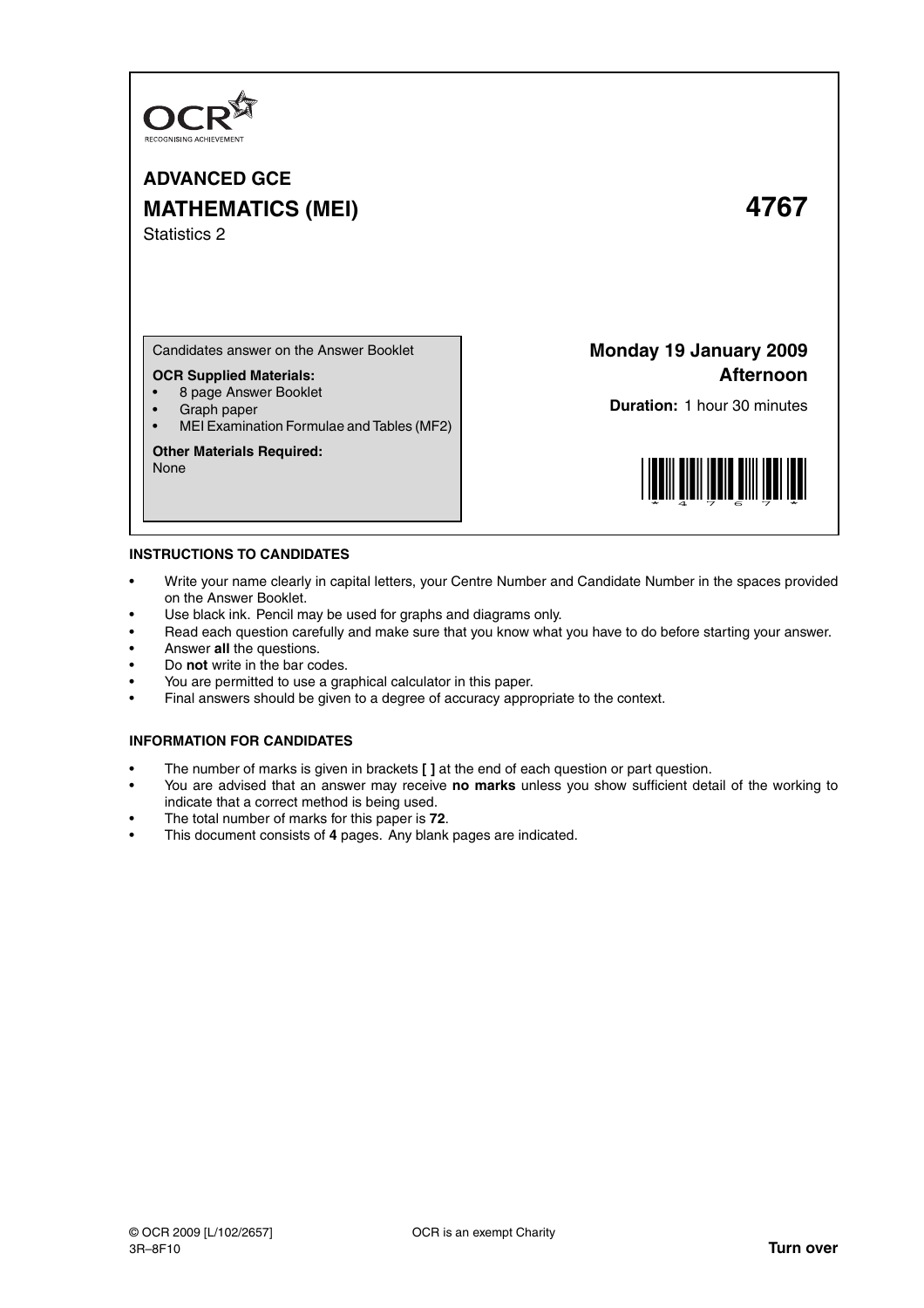**1** A researcher is investigating whether there is a relationship between the population size of cities and the average walking speed of pedestrians in the city centres. Data for the population size, *x* thousands, and the average walking speed of pedestrians, *y*m s<sup>−</sup><sup>1</sup> , of eight randomly selected cities are given in the table below.

| $\boldsymbol{x}$ | 18 | $\vert$ 43 | - 94 | 98 | 206   784   1530                                                                                    |  |
|------------------|----|------------|------|----|-----------------------------------------------------------------------------------------------------|--|
|                  |    |            |      |    | $\vert y \vert$ 1.15 $\vert 0.97 \vert 1.26 \vert 1.35 \vert 1.28 \vert 1.42 \vert 1.32 \vert 1.64$ |  |

- **(i)** Calculate the value of Spearman's rank correlation coefficient. **[5]**
- **(ii)** Carry out a hypothesis test at the 5% significance level to determine whether there is any association between population size and average walking speed. **[6]**

In another investigation, the researcher selects a random sample of six adult males of particular ages and measures their maximum walking speeds. The data are shown in the table below, where *t* years is the age of the adult and  $w \text{ m s}^{-1}$  is the maximum walking speed. Also shown are summary statistics and a scatter diagram on which the regression line of *w* on *t* is drawn.

|   |      | 30   |      | 50    | 60   |      |
|---|------|------|------|-------|------|------|
| w | 2.49 | 2.41 | 2.38 | 12.14 | 1.97 | 2.03 |

*n* = 6  $\Sigma t = 270$   $\Sigma w = 13.42$   $\Sigma t^2 = 13900$   $\Sigma w^2 = 30.254$   $\Sigma tw = 584.6$ 



**(iii)** Calculate the equation of the regression line of *w* on *t*. **[5]**

- 
- **(iv)** (*A*) Use this equation to calculate an estimate of maximum walking speed of an 80-year-old male. **[2]**
	- (*B*) Explain why it might not be appropriate to use the equation to calculate an estimate of maximum walking speed of a 10-year-old male. **[2]**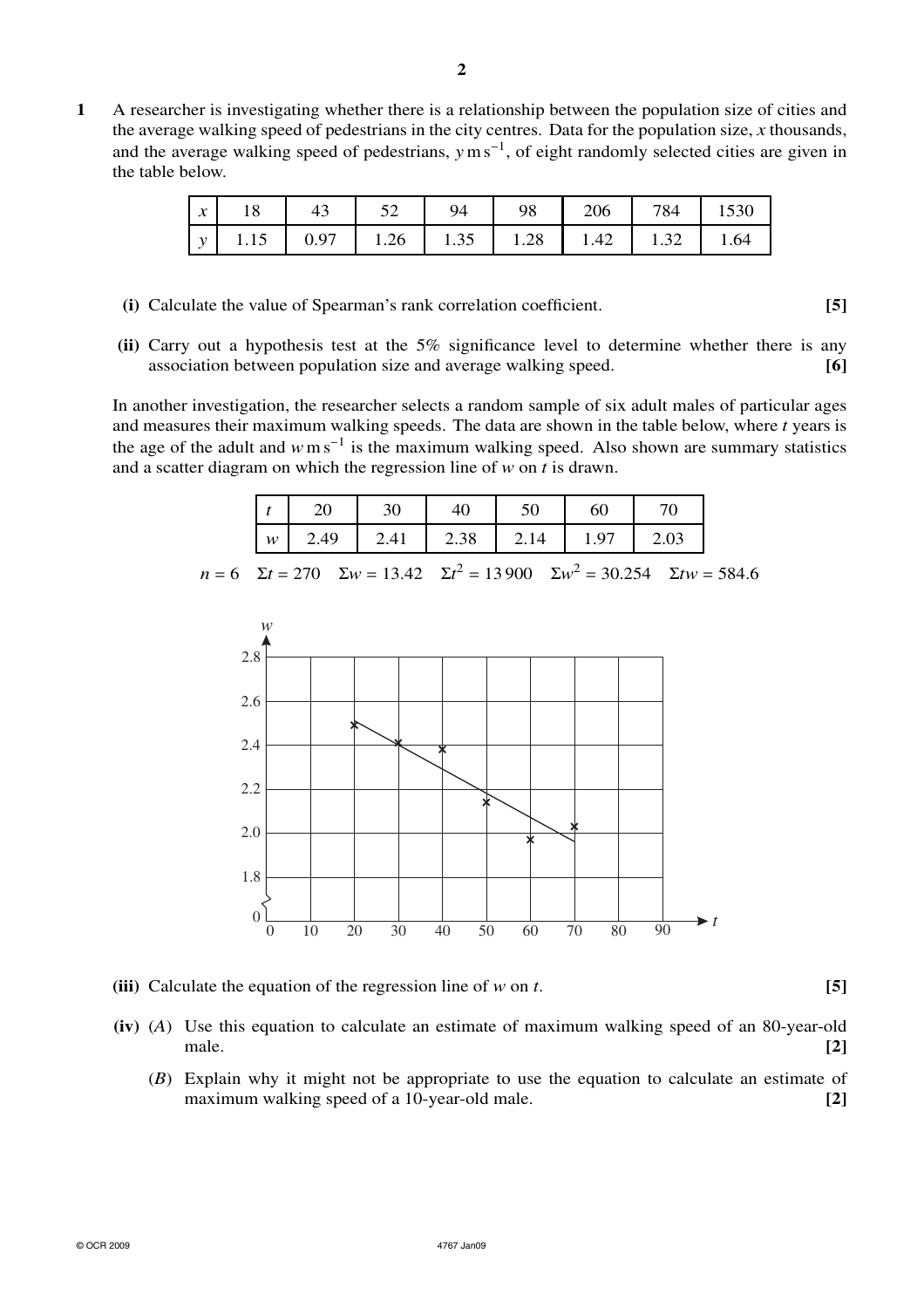**2** Clover stems usually have three leaves. Occasionally a clover stem has four leaves. This is considered by some to be lucky and is known as a four-leaf clover. On average 1 in 10 000 clover stems is a four-leaf clover. You may assume that four-leaf clovers occur randomly and independently.

A random sample of 5000 clover stems is selected.

- **(i)** State the exact distribution of *X*, the number of four-leaf clovers in the sample. **[2]**
- **(ii)** Explain why *X* may be approximated by a Poisson distribution. Write down the mean of this Poisson distribution. **[3]**
- **(iii)** Use this Poisson distribution to find the probability that the sample contains at least one four-leaf clover. **[2]**
- **(iv)** Find the probability that in 20 samples, each of 5000 clover stems, there are exactly 9 samples which contain at least one four-leaf clover. **[3] [3]**
- **(v)** Find the expected number of these 20 samples which contain at least one four-leaf clover. **[2]**

The table shows the numbers of four-leaf clovers in these 20 samples.

| Number of four-leaf clovers |  |  |
|-----------------------------|--|--|
| Number of samples           |  |  |

- **(vi)** Calculate the mean and variance of the data in the table. **[3]**
	-
- **(vii)** Briefly comment on whether your answers to parts **(v)** and **(vi)** support the use of the Poisson approximating distribution in part **(iii)**. **[3]**
- **3** The number of minutes, *X*, for which a particular model of laptop computer will run on battery power is Normally distributed with mean 115.3 and standard deviation 21.9.
	- (i) (A) Find  $P(X < 120)$ . [3]
		- (*B*) Find  $P(100 < X < 110)$ . [3]
		- (*C*) Find the value of *k* for which  $P(X > k) = 0.9$ . [3]

The number of minutes, *Y*, for which a different model of laptop computer will run on battery power is known to be Normally distributed with mean  $\mu$  and standard deviation  $\sigma$ .

- **(ii)** Given that  $P(Y < 180) = 0.7$  and  $P(Y < 140) = 0.15$ , find the values of  $\mu$  and  $\sigma$ . [4]
- **(iii)** Find values of *a* and *b* for which  $P(a < Y < b) = 0.95$ . [4]